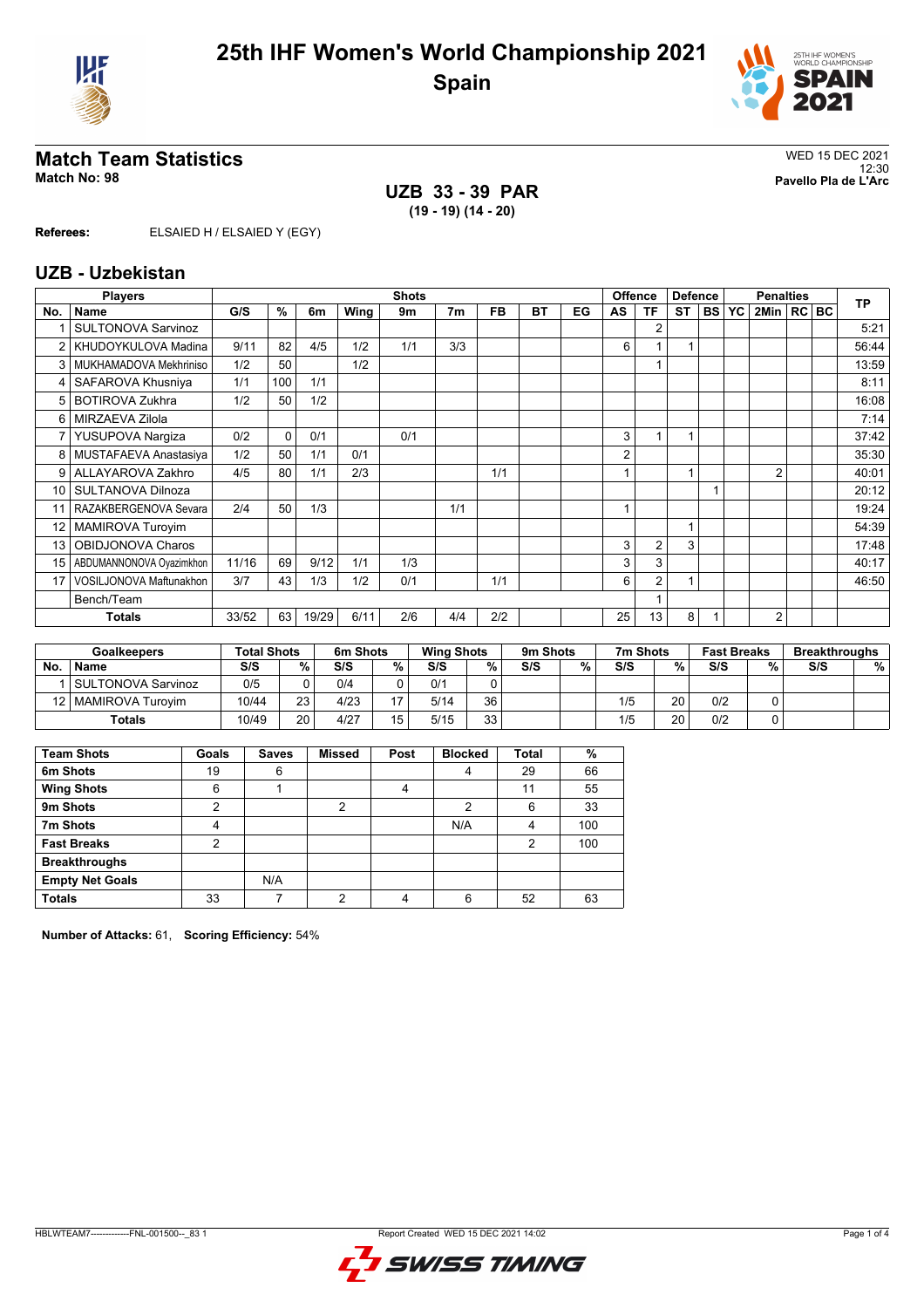



#### **Match Team Statistics** WED 15 DEC 2021 12:30 **Match No: 98 Pavello Pla de L'Arc**

Г

**UZB 33 - 39 PAR (19 - 19) (14 - 20)**

**Referees:** ELSAIED H / ELSAIED Y (EGY)

# **UZB - Uzbekistan**

#### **Shots Distribution Players** Goals / Shots 5 BOTIROVA Z 6 MIRZAEVA Z 7 YUSUPOVA N<br>- - - - - - - - - - - - - - -1 SULTONOVA S 2 KHUDOYKULOVA M 3 MUKHAMADOVA M 4 SAFAROVA K  $\frac{2}{2}$ 89 0 ji nj ÄК A A Ŧ, U 机电 1/1 . 1/1 1/1 1/1 ă. 0/1 п  $\frac{1}{1}$  1/1 5/5  $\frac{1}{2}$  0/1 xв н u p 1-Post 1-Blocked 1-Post 1-Blocked 13 OBIDJONOVA C 15 ABDUMANNONOVA O 8 MUSTAFAEVA A 9 ALLAYAROVA Z 10 SULTANOVA D 11 RAZAKBERGENOVA S  $1/11$ s é a m 0  $3/3$  2/2 ÄЦ H 1/1 H . . Н  $1/1$  $1/1$  0/1 0/1  $3/3$ F  $0/1$  1/1  $1/1$   $4/4$ n e n e 1-Post 1-Post 1-Blocked 2-Missed 1-Blocked 17 VOSILJONOVA M Е  $7/1$  $\bullet$  0/1 0/1 1/1 'n 1/1 2-Blocked **Offence Defence Goalkeepers Team** Goals / Shots Saves / Shots  $\frac{1}{2}$ /4 5/5 0/0 0/0  $\frac{1}{4}$  1/4  $\frac{1}{4}$   $\frac{1}{4}$   $\frac{1}{4}$   $\frac{1}{4}$   $\frac{1}{4}$   $\frac{1}{4}$   $\frac{1}{4}$   $\frac{1}{4}$   $\frac{1}{4}$   $\frac{1}{4}$   $\frac{1}{4}$   $\frac{1}{4}$   $\frac{1}{4}$   $\frac{1}{4}$   $\frac{1}{4}$   $\frac{1}{4}$   $\frac{1}{4}$   $\frac{1}{4}$   $\frac{1}{4}$   $\frac{1}{4}$   $\frac{1}{4$  $3/3$  1/1 5/5  $\sqrt{0/1}$  $0/0 /$  $9/11$  $6/8$  $\frac{2}{3}$  1/3 5/7 Ĥ **Breakthroughs**  $\frac{1}{1}$  1/1 0/1 3/15  $2/4$  14/14 2/9 0/1 3/13  $0/0$  $0/0$ 6/14 2/5  $0/0$  12/16 2-Missed 4-Post 6-Blocked **Empty Goal Empty Goal** 4/4 4/5 1 SULTONOVA S **7m 7m** п 4/4 5/7 B  $0/2$ 0/0 **Fast Breaks** 2/2 2/2 0/0  $\begin{array}{c|c|c|c} \hline \text{O/2} & \text{O/2} \\ \hline \text{O/2} & \text{O/1} \end{array}$ 4/7 5/11 12 MAMIROVA T  $1/4$   $1/4$   $0/5$



 $\frac{1}{2}$  1/1 0/1 3/13  $2/7$  0/1 3/12

Ъ ٠

п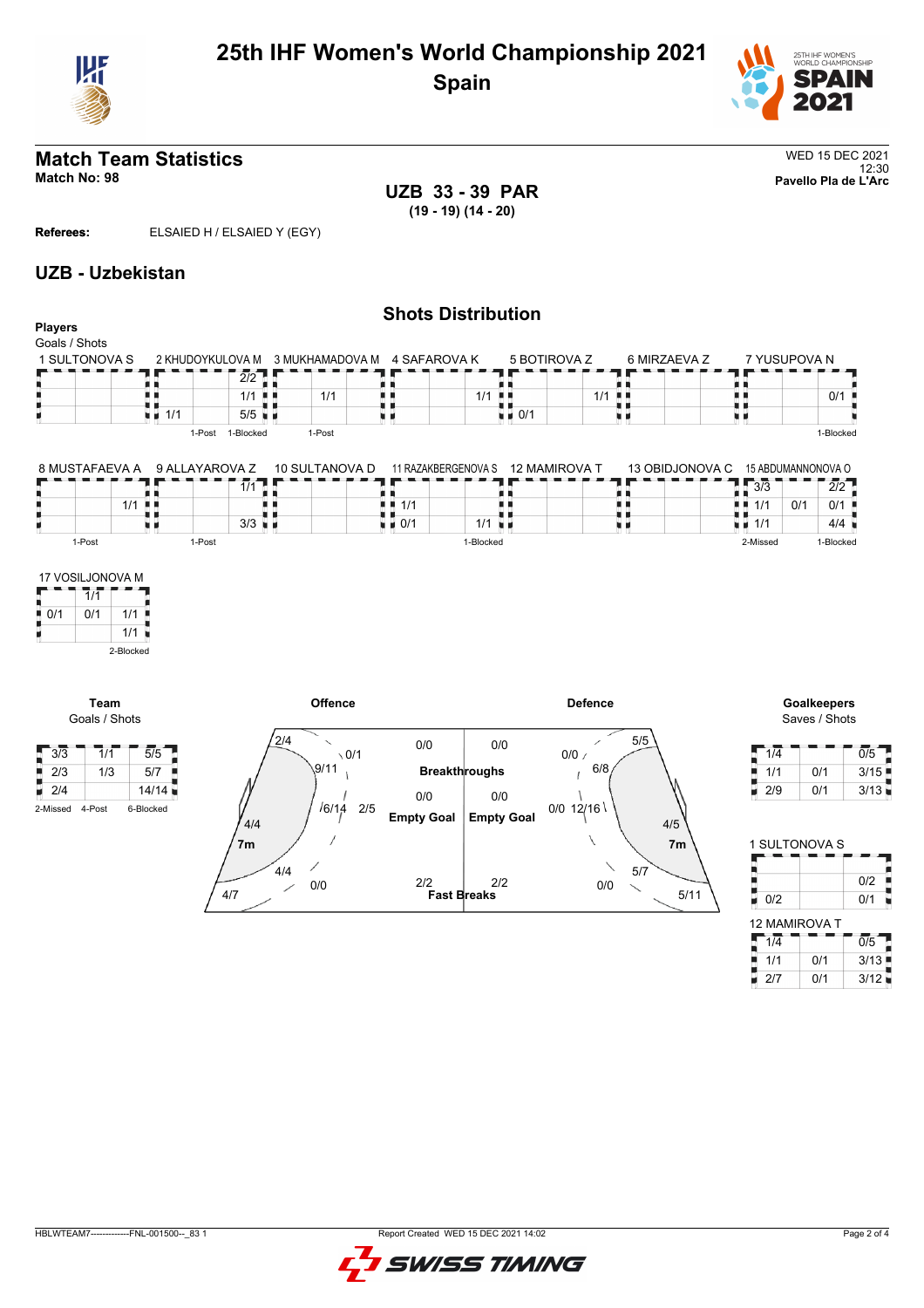



#### **Match Team Statistics** WED 15 DEC 2021 12:30 **Match No: 98 Pavello Pla de L'Arc**

**UZB 33 - 39 PAR (19 - 19) (14 - 20)**

**Referees:** ELSAIED H / ELSAIED Y (EGY)

# **PAR - Paraguay**

|                 | <b>Players</b>          |       |     |       |       | <b>Shots</b> |                |           |           |    | <b>Offence</b> |                | <b>Defence</b> |                | <b>Penalties</b> |                |  |  | <b>TP</b> |
|-----------------|-------------------------|-------|-----|-------|-------|--------------|----------------|-----------|-----------|----|----------------|----------------|----------------|----------------|------------------|----------------|--|--|-----------|
| No.             | Name                    | G/S   | %   | 6m    | Wing  | 9m           | 7 <sub>m</sub> | <b>FB</b> | <b>BT</b> | EG | AS             | <b>TF</b>      | <b>ST</b>      | <b>BSI</b>     | <b>YC</b>        | 2Min   RC BC   |  |  |           |
|                 | <b>ACOSTA Maria</b>     |       |     |       |       |              |                |           |           |    |                |                |                |                |                  |                |  |  | 34:11     |
| 2               | <b>ACUNA Fatima</b>     | 6/7   | 86  | 0/1   | 4/4   |              | 2/2            |           |           |    |                |                |                |                |                  |                |  |  | 46:43     |
| 4               | <b>INSFRAN Fernanda</b> | 3/5   | 60  | 1/3   | 1/1   |              |                | 1/1       |           |    | 5              | $\overline{2}$ | $\overline{2}$ |                |                  |                |  |  | 36:06     |
|                 | 5 ROLON Kamila          | 1/2   | 50  | 1/2   |       |              |                |           |           |    | 3              |                |                |                |                  |                |  |  | 21:18     |
|                 | 6 FIORE Sabrina         | 10/12 | 83  | 7/8   |       |              | 2/3            | 1/1       |           |    |                |                |                | 3              |                  |                |  |  | 35:38     |
|                 | dos SANTOS Karina       | 1/1   | 100 | 1/1   |       |              |                |           |           |    | $\overline{2}$ |                | 4              | $\overline{2}$ |                  |                |  |  | 28:02     |
|                 | 8   FLEITAS Jessica     | 2/2   | 100 | 2/2   |       |              |                |           |           |    |                |                |                |                |                  |                |  |  | 3:58      |
| 9               | <b>FARIA Marizza</b>    | 2/3   | 67  | 2/3   |       |              |                |           |           |    | 13             | 4              |                |                |                  |                |  |  | 43:11     |
| 10              | <b>GONZALEZ Gisela</b>  |       |     |       |       |              |                |           |           |    |                |                |                |                |                  |                |  |  | 28:02     |
| 11              | <b>LEIVA Delyne</b>     | 1/3   | 33  | 1/1   | 0/2   |              |                |           |           |    |                |                |                |                |                  |                |  |  | 10:55     |
| 12              | <b>OCAMPOS Fatima</b>   |       |     |       |       |              |                |           |           |    |                | 1              | 1              |                |                  |                |  |  | 25:49     |
| 13 <sup>1</sup> | <b>VILLALBA Sofia</b>   | 1/2   | 50  | 0/1   | 1/1   |              |                |           |           |    |                |                |                |                |                  |                |  |  | 10:46     |
| 14              | <b>FERNANDEZ Maria</b>  | 7/9   | 78  | 6/8   | 1/1   |              |                |           |           |    | $\overline{7}$ | $\overline{2}$ | 1              |                |                  |                |  |  | 52:34     |
| 19              | <b>GIMENEZ Nathalie</b> | 1/1   | 100 | 1/1   |       |              |                |           |           |    |                |                |                |                |                  |                |  |  | 6:27      |
| 21              | <b>MISKINICH Ada</b>    |       |     |       |       |              |                |           |           |    |                |                |                |                |                  |                |  |  | 8:56      |
| 26              | MENDOZA Jazmin          | 4/8   | 50  | 1/1   | 3/7   |              |                |           |           |    |                |                |                |                |                  |                |  |  | 27:24     |
|                 | Bench/Team              |       |     |       |       |              |                |           |           |    |                |                |                |                |                  |                |  |  |           |
|                 | <b>Totals</b>           | 39/55 | 71  | 23/32 | 10/16 |              | 4/5            | 2/2       |           |    | 32             | 11             | 6              |                |                  | $\overline{2}$ |  |  |           |

|           | <b>Goalkeepers</b>  | <b>Total Shots</b> |    | 6m Shots |                | <b>Wing Shots</b> |    | 9m Shots |   | 7m Shots |   | <b>Fast Breaks</b> |   | <b>Breakthroughs</b> |   |
|-----------|---------------------|--------------------|----|----------|----------------|-------------------|----|----------|---|----------|---|--------------------|---|----------------------|---|
| <b>No</b> | <b>Name</b>         | S/S                | %. | S/S      | %              | S/S               | %  | S/S      | % | S/S      | % | S/S                | % | S/S                  | % |
|           | l ACOSTA Maria      | 2/18               |    | 1/9      |                | 1/4               | 25 | 0/1      |   | 0/2      |   | 0/2                |   |                      |   |
|           | 12   OCAMPOS Fatima | 5/22               | 23 | 5/16     | 2 <sub>1</sub> | 0/3               |    | 0/1      |   | 0/2      |   |                    |   |                      |   |
|           | <b>Totals</b>       | 7/40               | 18 | 6/25     | 24             | 1/7               | 14 | 0/2      |   | 0/4      |   | 0/2                |   |                      |   |

| <b>Team Shots</b>      | Goals          | <b>Saves</b> | <b>Missed</b>  | Post | <b>Blocked</b> | <b>Total</b>   | %   |
|------------------------|----------------|--------------|----------------|------|----------------|----------------|-----|
| 6m Shots               | 23             | 4            |                | 3    |                | 32             | 72  |
| <b>Wing Shots</b>      | 10             | 5            |                |      |                | 16             | 63  |
| 9m Shots               |                |              |                |      |                |                |     |
| 7m Shots               | 4              |              |                |      | N/A            | 5              | 80  |
| <b>Fast Breaks</b>     | $\overline{2}$ |              |                |      |                | $\overline{2}$ | 100 |
| <b>Breakthroughs</b>   |                |              |                |      |                |                |     |
| <b>Empty Net Goals</b> |                | N/A          |                |      |                |                |     |
| <b>Totals</b>          | 39             | 10           | $\mathfrak{p}$ | 3    |                | 55             | 71  |

**Number of Attacks:** 62, **Scoring Efficiency:** 63%